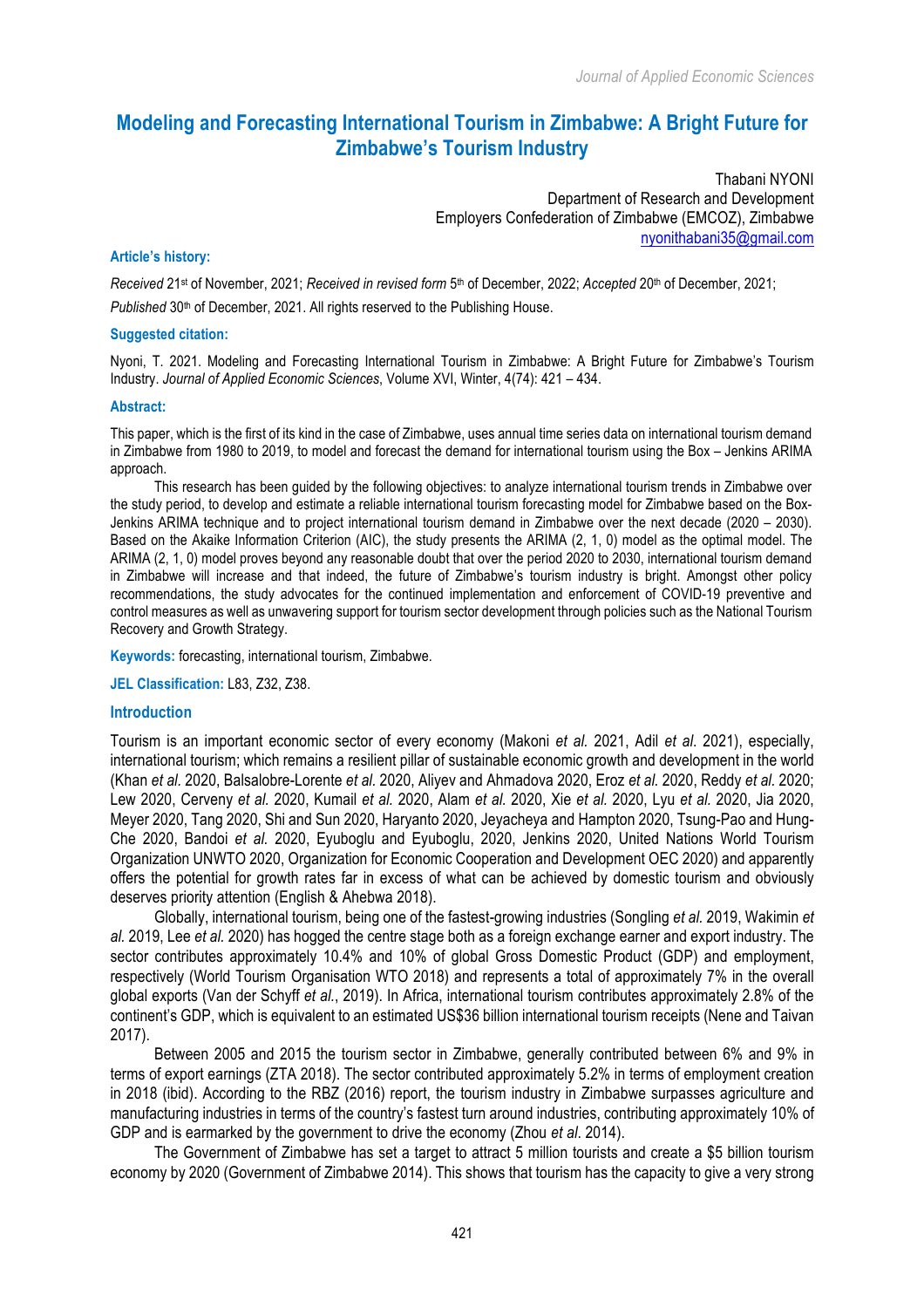boost and support to economic growth (Eroz *et al*. 2020). Zimbabwe is banking on tourism growth (Zhou *et al*., 2014), specifically, international tourism (Nyaruwata 2017, Chitiyo *et al.* 2019) to resuscitate the economy. In spite of a record low of nearly 200 thousand tourists in 1980, international tourist arrivals averaged approximately 1.7 million tourists over the period 1980 to 2018; with an all time high of almost 2.6 million tourists in 2018 (ZTA 2018), suggesting that, in Zimbabwe; international tourism does not only have extra-ordinary economic potential but is also hovering on an upwards trajectory.

Zimbabwe's tourism market is largely oriented towards the international market (ZTA 2007; Abel *et al.* 2013) with other African countries (ZTA 2015, Africa Business Insight 2017), United States of America (USA) and the United Kingdom (UK) being the major source markets (ZTA 2015). Approximately 86% of Zimbabwe's tourists come from other African countries (Africa Business Insight, 2017). Tourists coming from South Africa now make the vast majority (ZTA 2007, ZTA 2013, Mapingure *et al.* 2018), accounting for nearly 800 thousand visits in 2015; due to increased visits by those visiting relatives and friends as well as for leisure (African Travel and Tourism Association - ATTA 2015). Although domestic tourism is also growing in the country; as indicated by the national average hotel occupancies which rose by 5% in 2018 to 53% from 48% recorded in 2017 (ZTA 2018), the country is not yet ready to rely on domestic tourism because most of its citizens are low-income earners that cannot economically support tourism in Zimbabwe (Mkono 2012, Mutana and Zinyemba 2013, Chibaya 2013, Chitiyo *et al.* 2019). In 2018 alone, domestic tourism raked-in US\$335 million while international tourism brought in US\$1.051 billion (ZTA 2018); signifying that international tourism has enormous potential to revive the country's distressed economy (Woyo and Woyo 2018). International tourism is therefore an important contributor of foreign exchange in Zimbabwe (World Economic Forum – WEF 2019).

#### Relevance and Timeliness of the Study

Zimbabwe's economy is well known for being one of the strongest economies in Africa during the 1980s (Bayai and Nyangara 2013). However, today, the country has one of the lowest GDP per capita in the world (Trading Economics 2021) and is characterized by a sluggish growth of approximately 4% per annum (Zimbabwe National Statistics Agency - ZimStats 2019), which is quite below the sustainable growth rate of more than 5% per annum (The Global Economy 2021). The country is also deeply entrenched in foreign exchange shortages (ZTA 2018), projected to persist (World Bank 2019). On this trajectory, Zimbabwe's ambitious goal of reaching upper-middleincome status by 2030 might be compromised (Welborn *et al.* 2019).

International tourism, however, if given the attention it deserves can drive the economy on an upward trajectory and meaningfully contribute to the country's much awaited realization of upper-middle-income status by 2030. The sector contributed approximately 7.2%, 5.2%, and 4.7% to GDP, employment and export earnings in 2018, respectively (ZTA 2018). According to RBZ (2016) the tourism industry surpasses agriculture and manufacturing industries in terms of the country's fastest turn around industries. The tourism sector is also earmarked by the government to drive the economy (Zhou *et al.* 2014, Nyaruwata 2017) and the government has set a target to attract 5 million tourists and create a \$5 billion tourism economy by 2020 (Government of Zimbabwe, 2014). Therefore, the country's economy can be resuscitated through international tourism development (Chitiyo *et al*. 2019).

The lack of an evidence-driven tourism policy can be an impediment to the attainment of the needed growth in the country and has contributed to misuse and neglect of abundant tourism resource endowments (especially, the flora and fauna) in the country (WEF 2019). In Zimbabwe, very few studies, for example, Makoni and Chikobvu (2018a, 2018b), Makoni *et al*. (2018), Makoni and Chikobvu (2021), Makoni *et al.* (2021) forecasted tourism, despite its overall role in foreign exchange generation. Of these studies, only two, that is: Makoni and Chikobvu (2021) and Makoni *et al*. (2021) focused on international tourist arrivals based on disaggregated data and this, apparently, leads to an information hiatus with regards to aggregated international tourism modeling and forecasting.

This study is poised to unveil evidence-driven policy pathways in order to take Zimbabwe to a better level in terms of international tourism development and consequently, economic growth.

The general objective of this study is to examine international tourism drivers in Zimbabwe. Hence, the following specific objectives will be pursued:

- to analyze international tourism trends in Zimbabwe over the study period.
- to develop and estimate a reliable international tourism forecasting model for Zimbabwe based on the Box-Jenkins ARIMA technique.
- to project international tourism demand in Zimbabwe over the next decade (2020 2030).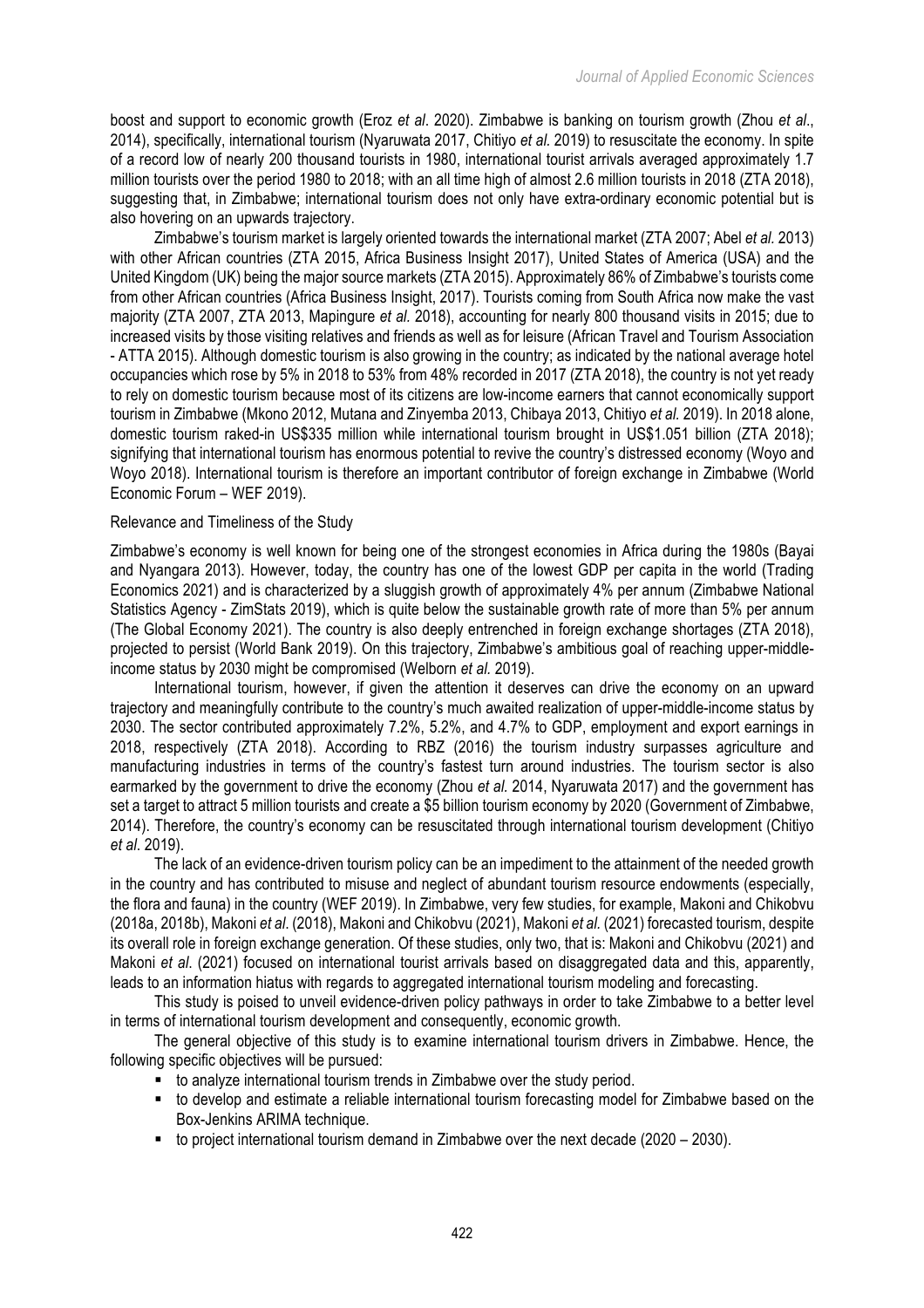There is a dearth of knowledge in Zimbabwe, particularly, on modeling and forecasting international tourism demand despite the fact that tourism remains one of the largest (English and Ahebwa 2018, Habibi *et al*. 2018, World Travel and Tourism Council - WTTC 2019) and fastest-growing industries in the world (African Development Bank – AfDB 2018, Dogru and Bulut 2018, Songling *et al*. 2019, Wakimin *et al*. 2019, Nicolaides 2020, Lee *et al*. 2020) and is a well known major force in international trade (Selimi *et al*. 2017), representing a total of 7% in the overall global exports (Van der Schyff *et al*. 2019).

Apparently, the Government of Zimbabwe has begun to seriously acknowledge the role of tourism in economic growth and development and is now eager to rigorously promote tourism internationally (Zhou *et al*. 2014, Nyaruwata 2017, Chitiyo *et al*. 2019), particularly through initiatives such as regional tourism promotion, destination branding and image transformation, digital marketing campaign, diaspora tourism promotion, wide scale rollout of the Service Excellence Programme, Tourism Health, Safety and Hygiene Protocols as well as international tourism promotion (Ministry of Environment, Climate, Tourism and Hospitality Industry 2020). Availability of comprehensive and convincing empirical evidence in this domain is likely to go a long way in helping policy makers to formulate policies that would have significant impact on the sector and thus contribute to economic growth. Accurate international tourism demand forecasts are critical for the government, policy makers and investors as they help in proper tourism management (Makoni *et al*. 2021).

Therefore, the findings of this research will provide essential information for strategic planning and policy formulation by the Government of Zimbabwe and the tourism business community at large. This paper is apparently in line with Zimbabwe's National Tourism Policy (2012 – date) whose main thrust is to place Zimbabwe in the top five destinations in the SADC region by 2035. The paper is also consistent with the National Tourism Master Plan (2017 – 2035) which works as a guide in product development and diversification, infrastructural and manpower development, community participation and preservation of nature, culture, and heritage.

This research has also come at a time when the Government of Zimbabwe is also implementing the National Tourism Strategy (2018 – 2030) whose main objective is to increase the tourism sector's contribution to GDP to USD\$8.1 billion by 2030 and has recently launched the National Tourism Recovery and Growth Strategy whose primary goal is to achieve a USD\$5 billion tourism economy by 2025. The National Tourism Recovery and Growth Strategy recognizes the devastating effect that the COVID-19 pandemic has had, nationally and globally, on the fortunes of tourism and consequently seeks to, among other things, provide access to entrepreneurs within the sector, capital to affected tourism businesses, including small businesses within the tourism value chain, in a bid to save and secure jobs and to re-establish lost contact with the local, regional and international tourism source markets.

Therefore, this study is essential because it is a direct response to national initiatives such as the National Tourism Policy, National Tourism Master Plan, National Tourism Strategy and the National Tourism Recovery and Growth Strategy and is envisioned to enhance the success of these initiatives. Indeed, the paper will foster evidence-based decision making with respect to international tourism demand modeling and forecasting in Zimbabwe, in order to strategically reposition the country for increased benefits from international tourism.

### **1. Literature Review**

The basic concept underlying research on tourism demand modeling and forecasting is based on the classical economic theory that the main drivers of demand are price factors and income. Since this assertion is a product of consumer utility maximization theory, it follows that the influence of consumer theory is very essential in the discussion of which drivers could possibly influence inbound tourism demand. By implication, consumer theory suggests that foreign tourism demand would be influenced by income level of the tourist, prices of tourism products and services in a destination, tourism substitute prices in related destinations, and other variables which could also influence a tourist's decision to visit a foreign destination (Lim 1997, Smeral 2003, Vencovska 2011).

These variables are mostly collected at the macro level and so may not provide much information as to how the social characteristics of the tourist influence his or her decision to undertake touristic activities. Therefore, other studies have shown that tourist socio-demographic characteristics such as gender family size, age, educational level among others, play a crucial role in their decision to travel and enjoy tourism in a foreign destination (Menezes *et al.* 2008, Ngagu 2014, Okon 2014). These studies usually use micro data at the individual or household level, collected through surveys at destination entry and exit points. Given the main thrust of this paper, that is, a focus on international tourism demand modeling and forecasting based on the ARIMA technique; Table 1 shows a fair sample of studies undertaken more recently, specifically within the past 10 years: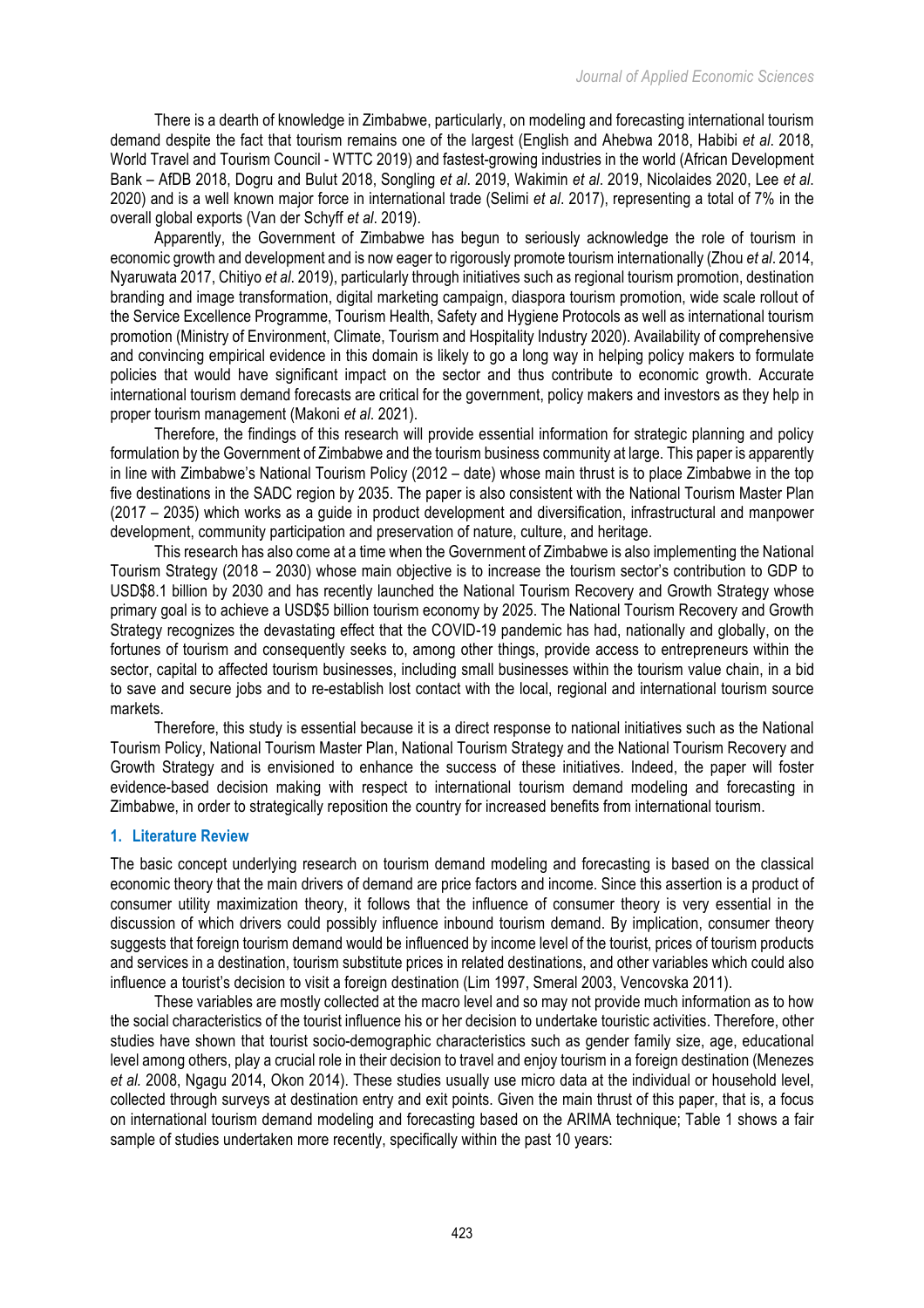| Author(s)/Year                 | Country    | Period                             | Methodology                                           | <b>Main Findings</b>                                                                                                                                                                                                                                                         |
|--------------------------------|------------|------------------------------------|-------------------------------------------------------|------------------------------------------------------------------------------------------------------------------------------------------------------------------------------------------------------------------------------------------------------------------------------|
| Gurudeo et al.<br>(2012)       | Australia  | $1950 - 2009$                      | ARIMA; VAR                                            | . The best fit model is the ARIMA (2,<br>2, 2) model                                                                                                                                                                                                                         |
| Petrevska (2012)               | Macedonia  | $1956 - 2010$                      | <b>ARIMA</b>                                          | A 25% increase in international<br>tourist arrivals was expected                                                                                                                                                                                                             |
| Borhan and Arsad<br>(2014)     | Malaysia   | January 1999 -<br>December 2012    | <b>SARIMA</b>                                         | • The number of tourist arrivals<br>contain a strong seasonal<br>component and will generally<br>continue to rise                                                                                                                                                            |
| Yilmaz (2015)                  | Turkey     | January 2002 -<br>December 2013    | SARIMA; BSM                                           | • The SARIMA model performs<br>better than the BSM model                                                                                                                                                                                                                     |
| Song and Fei<br>(2016)         | China      | January 2006 -<br>December 2015    | ADLM-ECM                                              | " Tourism demand will increase                                                                                                                                                                                                                                               |
| Priyangika et al<br>(2016)     | Sri Lanka  | January 2000 -<br>December 2014    | ARIMA; GARCH;<br>ARCH; SARIMA                         | • The ARCH (1) model with optimal<br>lags (2, 7 and 12) was identified as<br>the best model                                                                                                                                                                                  |
| Kumar and Sharma<br>(2016)     | Singapore  | January 2003-<br>December 2013     | <b>SARIMA</b>                                         | . The best fit model is the SARIMA<br>$(1, 0, 1)(1, 1, 0)_{12}$ model                                                                                                                                                                                                        |
| Purwanto et al.<br>(2016)      | Indonesia  | January 1991 -<br>December 2013    | BPNN; KNN; MLR                                        | - The best fit model is the BPNN<br>model                                                                                                                                                                                                                                    |
| Yu et al. (2017)               | Japan      | January 2009 -<br>December 2015    | SARIMA; SAD                                           | . The SAD model performs better                                                                                                                                                                                                                                              |
| Theara and Chukiat<br>(2017)   | Cambodia   | January 2000 -<br><b>July 2017</b> | ARIMA; GARCH;<br>ARIMA-GARCH                          | . The best fit model is the ARIMA (3,<br>1, 4)-GARCH (1, 1)                                                                                                                                                                                                                  |
| Chandra and<br>Kumari (2018)   | India      | January 2003-<br>December 2016     | VECM; SARIMA;<br>Grey Model; Naïve I<br>and II models | . The VECM model performs better<br>than all the other models                                                                                                                                                                                                                |
| Zahedjahromi<br>(2018)         | <b>USA</b> | January 1998 -<br>December 2011    | <b>SARIMA</b>                                         | The SARIMA (0, 1, 2)(0, 1, 1) <sub>12</sub> is<br>the best fit model;<br>" Tourist arrivals will increase                                                                                                                                                                    |
| Makoni and<br>Chikobvu (2018a) | Zimbabwe   | January 2006 -<br>December 2017    | <b>SARIMA</b>                                         | . The best fit model is the SARIMA<br>$(2, 1, 0)$ $(2, 0, 0)$ <sup>12</sup> model;<br><b>Tourist arrivals to Victoria Falls are</b><br>likely to increase                                                                                                                    |
| Makoni et al. (2018)           | Zimbabwe   | January 2010 -<br>December 2016    | <b>SARIMA</b>                                         | . The best fit model was found to be<br>the SARIMA (1, 0, 1)(1, 1, 0) <sub>12</sub><br>model;<br>An increase in tourists was found to<br>very likely                                                                                                                         |
| Msofe and Mbago<br>(2019)      | Tanzania   | January 1995-<br>December 2017     | <b>SARIMA</b>                                         | • The SARIMA $(1, 1, 1)(1, 1, 2)_{12}$<br>model was found to be the best fit<br>model                                                                                                                                                                                        |
| Tharu (2019)                   | Nepal      | $1993 - 2018$                      | <b>ARIMA</b>                                          | . The best fit model is the ARIMA (1,<br>$1, 1$ ) model                                                                                                                                                                                                                      |
| Makoni and<br>Chikobvu (2021)  | Zimbabwe   | January 2000 -<br><b>June 2017</b> | ARMA-GARCH;<br><b>ARMA</b>                            | · Unexpected tourism shocks will<br>significantly impact the Zimbabwe<br>international tourist arrivals for<br>longer durations;<br>A slow increase international tourist<br>arrivals (outside of the COVID-19<br>period);<br>The ARMA (1, 1) model is the best<br>fit model |
| Makoni et al. (2021)           | Zimbabwe   | January 2002 -<br>December 2018    | QRA                                                   | • International Tourist arrivals<br>expected to increase                                                                                                                                                                                                                     |

## Table 1. Previous Studies Reviewed

*Source:* Author's Analysis from Reviewed Literature (2021)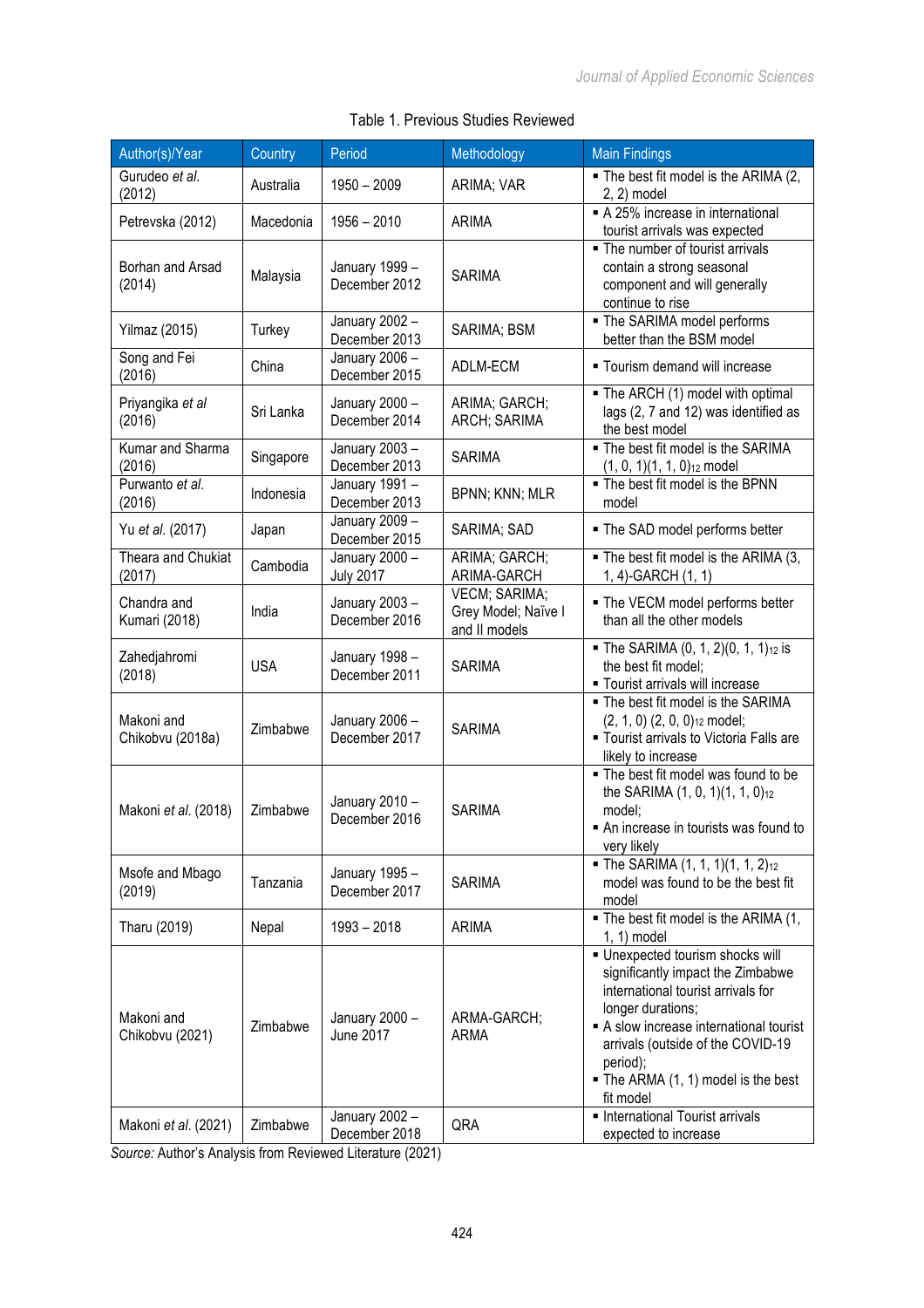From Table 1 above, it is clear that, in the case of Zimbabwe, a few studies regarding international tourism have been done by Makoni and colleagues. However, the researchers have not yet aggregated (or macroeconomic level) international tourism data for Zimbabwe. Hence, this is indeed the first study of its kind in the case of Zimbabwe. It is imperative to note that, of the 18 previous studies reviewed, the majority (that is, 15 papers, namely: Gurudeo *et al*. (2012), Petrevska (2012), Borhan and Arsad (2014), Yilmaz (2015), Priyangika *et al*. (2016), Kumar and Sharma (2016), Yu *et al*. (2017), Theara and Chukiat (2017), Chandra and Kumari (2018), Zahedjahromi (2018), Makoni and Chikobvu (2018a), Makoni *et al*. (2018), Msofe and Mbago (2019), Tharu (2019), Makoni and Chikobvu (2021) as well as Makoni *et al*. (2021)) used the ARIMA approach, either exclusively or alongside other forecasting models in analyzing international tourism.

This is explicit proof to show that the ARIMA approach is indeed widely used when it comes to analyzing international tourism demand, hence its use in this study. Other modes that have been used to model and forecast international tourism demand, as shown in Table 1 above, include the VAR (Gurudeo *et al*. 2012), BSM (Yilmaz 2015), ADLM-ECM (Song and Fei 2016), ARCH and GARCH (Priyangika *et al*. 2016, Theara and Chukiat 2017, Makoni and Chikobvu 2021), BPNN, KNN and MLR (Purwanto *et al*. 2016), SAD (Yu *et al*. 2017), VECM, Grey, Naïve I and II (Chandra & Kumari 2018) as well as QRA (Makoni *et al*. 2021).

#### **2. Methodology**

#### The Autoregressive (AR) Model

A process  $M_t$  (annual international tourist arrivals at time (t) is an autoregressive process of order p, that is, AR (p) if it is a weighted sum of the past p values plus a random shock  $(Z_t)$  such that:

$$
M_t = \phi_1 M_{t-1} + \phi_2 M_{t-2} + \phi_3 M_{t-3} + \dots + \phi_p M_{t-p} + Z_t
$$
\n(1)

Using the backward shift operator, B, such that  $BM_t = M_{t-1}$ , the AR (p) model can be expressed as in equation (2) below:

$$
Z_t = \emptyset(B)M_t
$$
  
where:  $\emptyset(B) = 1 - \emptyset_1 B - \emptyset_2 B^2 - \emptyset_3 B^3 - \dots - \emptyset_n B^p$  (2)

The 1<sup>st</sup> order AR (p) process, AR (1) may be expressed as shown below:

$$
M_t = \phi M_{t-1} + Z_t \tag{3}
$$

Given  $\emptyset = 1$ , then equation (3) becomes a random walk model. However, when modeling and forecasting international tourism, random walk processes are rarely applicable. When  $\lceil \emptyset \rceil > 1$ , then the series is reffered to as explosive, and thus non-stationary. Generally, most time series are explosive. In the case where  $|\phi| < 1$ , the series is said to be stationary and therefore its ACF (autocorrelation function) decreases exponentially.

#### The Moving Average (MA) Model

A process is referred to as a moving average process of order q, MA (q) if it is a weighted sum of the last random shocks, that is:

$$
M_t = Z_t + \theta_1 Z_{t-1} + \theta_2 Z_{t-2} + \dots + \theta_q Z_{t-q}
$$
\n<sup>(4)</sup>

Using the backward shift operator, B, equation (4) can be expressed as follows:

$$
M_t = \theta(B)Z_t \tag{5}
$$

where  $\theta(B) = 1 + \theta_1 B + \theta_2 B^2 + \cdots + \theta_a B^a$ 

Equation [4] can also be expressed as follows:

$$
M_t - \sum_{j \le 1} \pi_j M_{t-j} = Z_t \tag{6}
$$

for some constant  $\pi_i$  such that:  $\sum_{i \leq 1} |\pi_i| < \infty$ .

This implies that it is possible to invert the function taking the  $Z_t$  sequence to the  $M_t$  sequence and recover  $Z_t$  from present and past values of  $M_t$  by a convergent sum.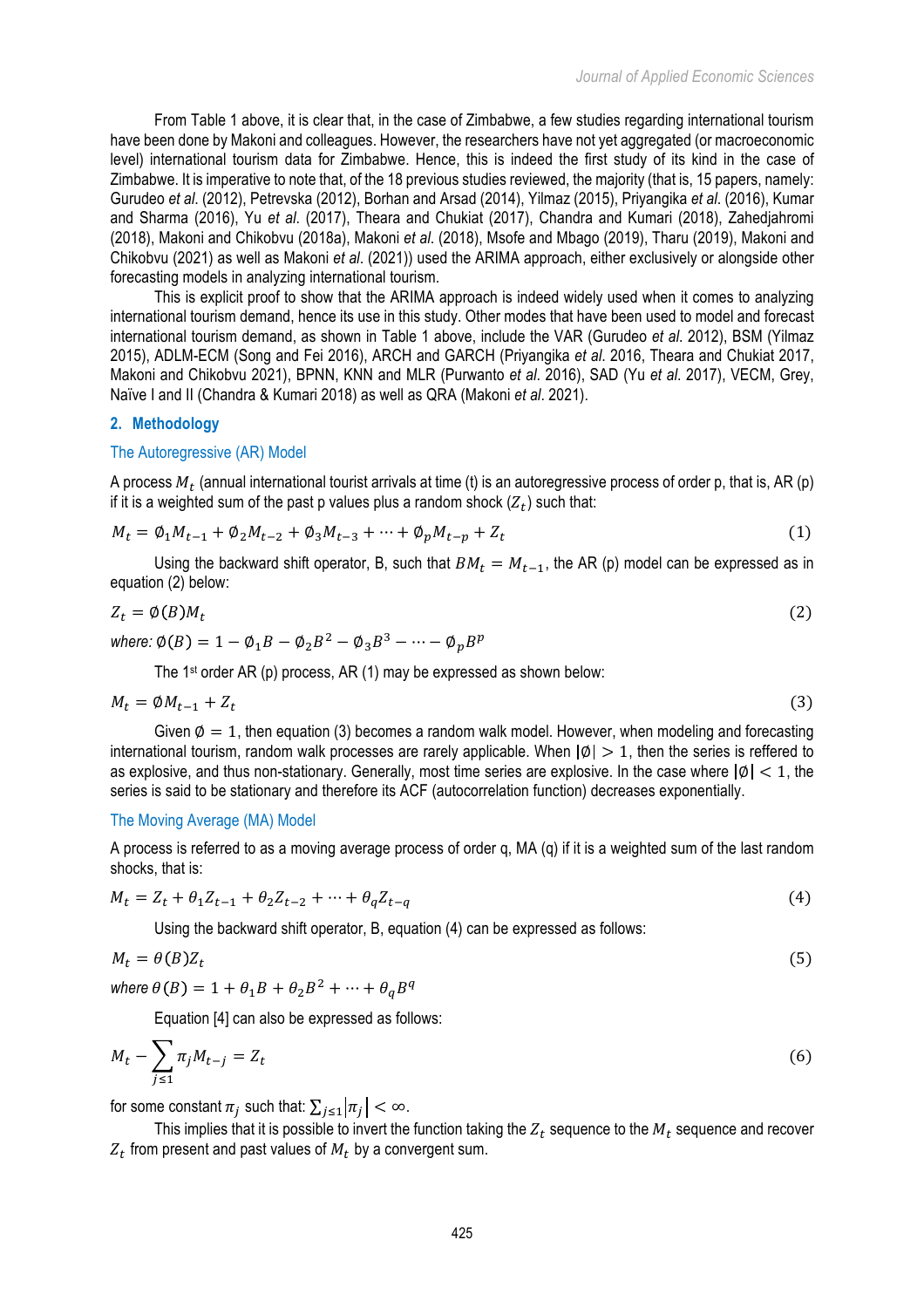#### The Autoregressive Moving Average (ARMA) Model

While the above models are good, a more parsimonious model is the ARMA model. The AR, MA and ARMA models are applied on stationary time series only. The ARMA model is just a mixture of AR (p) and MA (q) terms, hence the name ARMA (p, q). This can be expressed as follows:

$$
\phi(B)M_t = \theta(B)Z_t \tag{7}
$$

Thus:

$$
M_t(1 - \phi_1 B - \phi_2 B^2 - \dots - \phi_p B^p) = Z_t(1 + \theta_1 B + \theta_2 B^2 + \dots + \theta_q B^q)
$$
(8)

*where:*  $\phi(B)$  and  $\theta(B)$  are polynomials in B of finite order p, q respectively.

The Autoregressive Integrated Moving Average (ARIMA) Model

The AR, MA and ARMA processes are usually not applied empirically because in most cases many time series data are not stationary; hence the need for differencing until stationarity is achieved.

The first difference is given by:  
\n
$$
M_t - M_{t-1} = M_t - BM_t
$$
\nThe second difference is given by:  
\n
$$
M_t(1 - B) - M_{t-1}(1 - B) = M_t(1 - B) - BM_t(1 - B) = M_t(1 - B) = M_t(1 - B)^2
$$
\nThe third difference is given by:  
\n
$$
M_t(1 - B)^2 - M_{t-1}(1 - B)^2 = M_t(1 - B)^2 - BM_t(1 - B)^2 = M_t(1 - B)^2(1 - B) = M_t(1 - B)^3
$$
\nThe *d*<sup>th</sup> difference is given by:  
\n
$$
M_t(1 - B)^d
$$
\n
$$
M_t(1 - B)^d
$$
\n
$$
(9)
$$

Given the basic algebraic manipulations above, it can be inferred that when the actual data series is differenced "d" times before fitting an ARMA (p, q) process, then the model for the actual undifferenced series is called an ARIMA (p, d, q) model. Thus equation [7] is now generalized as follows:

$$
\phi(B)(1-B)^d M_t = \theta(B) Z_t \tag{10}
$$

Therefore, in the case of modeling and forecasting international tourism, equation (10) can be written as follows:

$$
\phi(B)(1-B)^d M_t = \theta(B) Z_t \tag{11}
$$

## The Box – Jenkins Approach

The first step towards model selection is to difference the series in order to achieve stationarity. Once this process is over, the researcher will then examine the correlogram in order to decide on the appropriate orders of the AR and MA components. It is important to highlight the fact that this procedure (of choosing the AR and MA components) is biased towards the use of personal judgment because there are no clear – cut rules on how to decide on the appropriate AR and MA components.

Therefore, experience plays a pivotal role in this regard. The next step is the estimation of the tentative model, after which diagnostic testing shall follow. Diagnostic checking is usually done by generating the set of residuals and testing whether they satisfy the characteristics of a white noise process. If not, there would be need for model re – specification and repetition of the same process; this time from the second stage. The process may go on and on until an appropriate model is identified (Nyoni 2018). The Box – Jenkins technique was proposed by Box and Jenkins (1970) and is widely used in many forecasting contexts, including Tourism Economics. In this paper, hinged on this technique; the researcher will use automatic ARIMA modeling for estimating equation (10).

#### Data Issues

International tourism, for the purposes of this paper; is defined as tourism that crosses national borders (WTO, 2018, ZTA 2018) and apparently occurs when people cross their national borders, traveling to and staying in foreign places for not more than one consecutive year for leisure, business and other purposes (*ibid*). The two most common variables used as proxies for international tourism activity are the total number of international tourist arrivals (Samimi *et al*. 2011, Lean *et al*. 2014, Chor and Ozturk 2017, Nene and Taivan 2017, Wu and Wu 2019) and international tourism receipts or earnings (Sharma 2018, Roudi *et al*. 2019, Mitra 2019).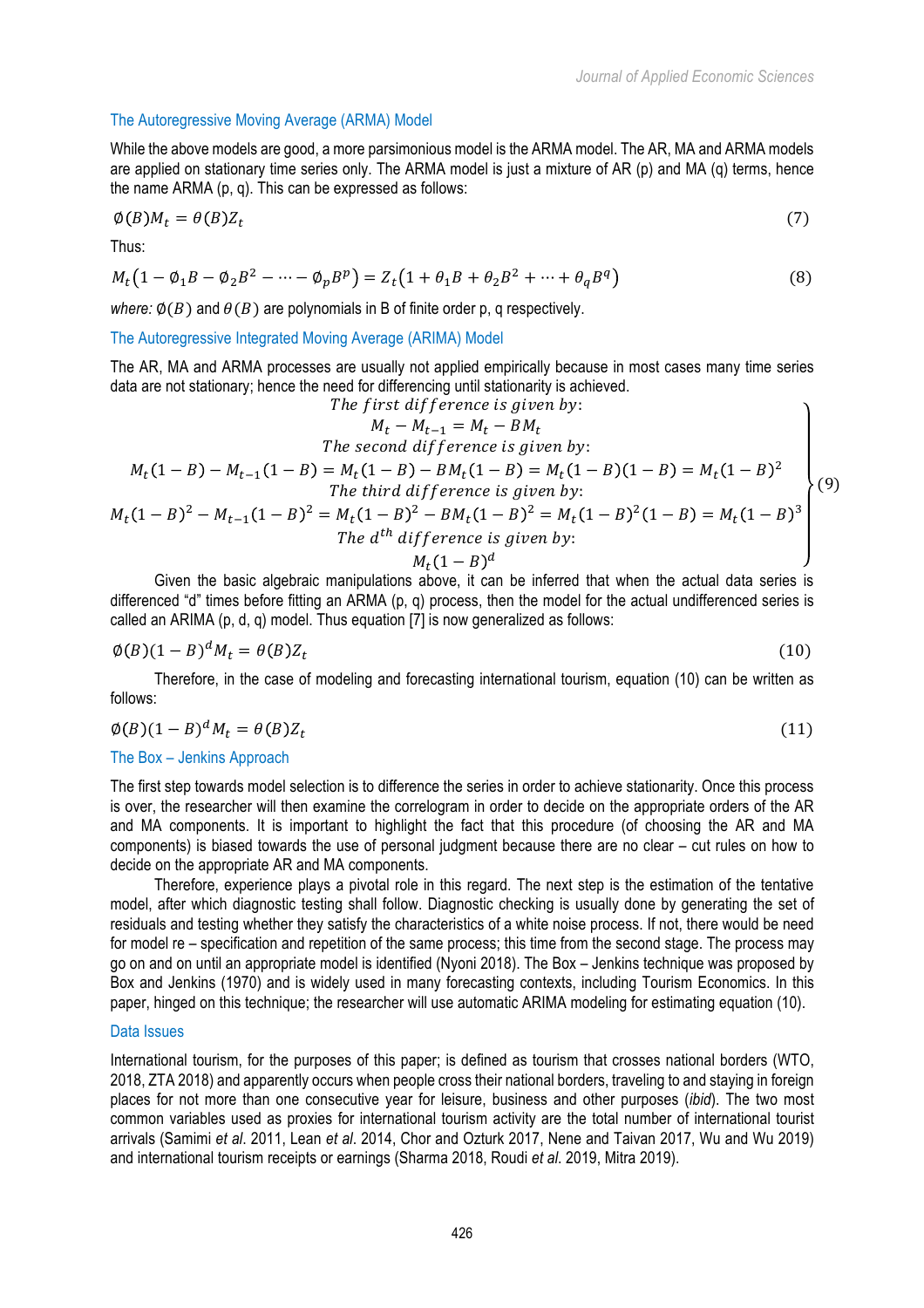In this paper, the researcher used secondary data on annual international tourist arrivals as a measure of international tourism. All the data was gathered from the ZTA head office in Harare and covers the period 1980 to 2019.

#### Evaluation of ARIMA Models

### Criteria Table

Table 2. Criteria table

| Model      | LogL        | AIC*      | <b>BIC</b> | HQ        |
|------------|-------------|-----------|------------|-----------|
| (2,0)(0,0) | -539.353366 | 27.864275 | 28.034897  | 27.925493 |
| (2,2)(0,0) | -538.153619 | 27.905314 | 28.161246  | 27.997140 |
| (0,3)(0,0) | -539.181349 | 27.906736 | 28.120013  | 27.983258 |
| (3,0)(0,0) | -539.341585 | 27.914953 | 28.128230  | 27.991475 |
| (2,1)(0,0) | -539.345364 | 27.915147 | 28.128424  | 27.991669 |
| (0,2)(0,0) | -540.530342 | 27.924633 | 28.095255  | 27.985851 |
| (2,3)(0,0) | -537.635485 | 27.930025 | 28.228613  | 28.037156 |
| (3,2)(0,0) | -537.867946 | 27.941946 | 28.240534  | 28.049077 |
| (1,2)(0,0) | -539.931707 | 27.945216 | 28.158493  | 28.021738 |
| (0,1)(0,0) | -541.968817 | 27.947119 | 28.075085  | 27.993032 |
| (2,4)(0,0) | -537.106855 | 27.954198 | 28.295441  | 28.076633 |
| (4,0)(0,0) | -539.123521 | 27.955052 | 28.210985  | 28.046879 |
| (0,4)(0,0) | -539.174146 | 27.957649 | 28.213581  | 28.049475 |
| (1,3)(0,0) | -539.178155 | 27.957854 | 28.213787  | 28.049681 |
| (3,1)(0,0) | -539.208587 | 27.959415 | 28.215347  | 28.051241 |
| (3,3)(0,0) | -537.237638 | 27.960905 | 28.302148  | 28.083340 |
| (0,0)(0,0) | -543.420882 | 27.970302 | 28.055613  | 28.000910 |
| (1,1)(0,0) | -541.613801 | 27.980195 | 28.150817  | 28.041413 |
| (4,4)(0,0) | -535.621492 | 27.980589 | 28.407144  | 28.133633 |
| (3,4)(0,0) | -536.852136 | 27.992417 | 28.376316  | 28.130157 |
| (1,0)(0,0) | -542.897204 | 27.994728 | 28.122695  | 28.040642 |
| (4,1)(0,0) | -538.946660 | 27.997265 | 28.295853  | 28.104395 |
| (1,4)(0,0) | -538.974531 | 27.998694 | 28.297282  | 28.105825 |
| (4,3)(0,0) | -537.153239 | 28.007858 | 28.391757  | 28.145598 |
| (4,2)(0,0) | -539.111944 | 28.057023 | 28.398266  | 28.179458 |

# Criteria Graph

## Figure 1. Criteria graph

Akaike Information Criteria (top 20 models)

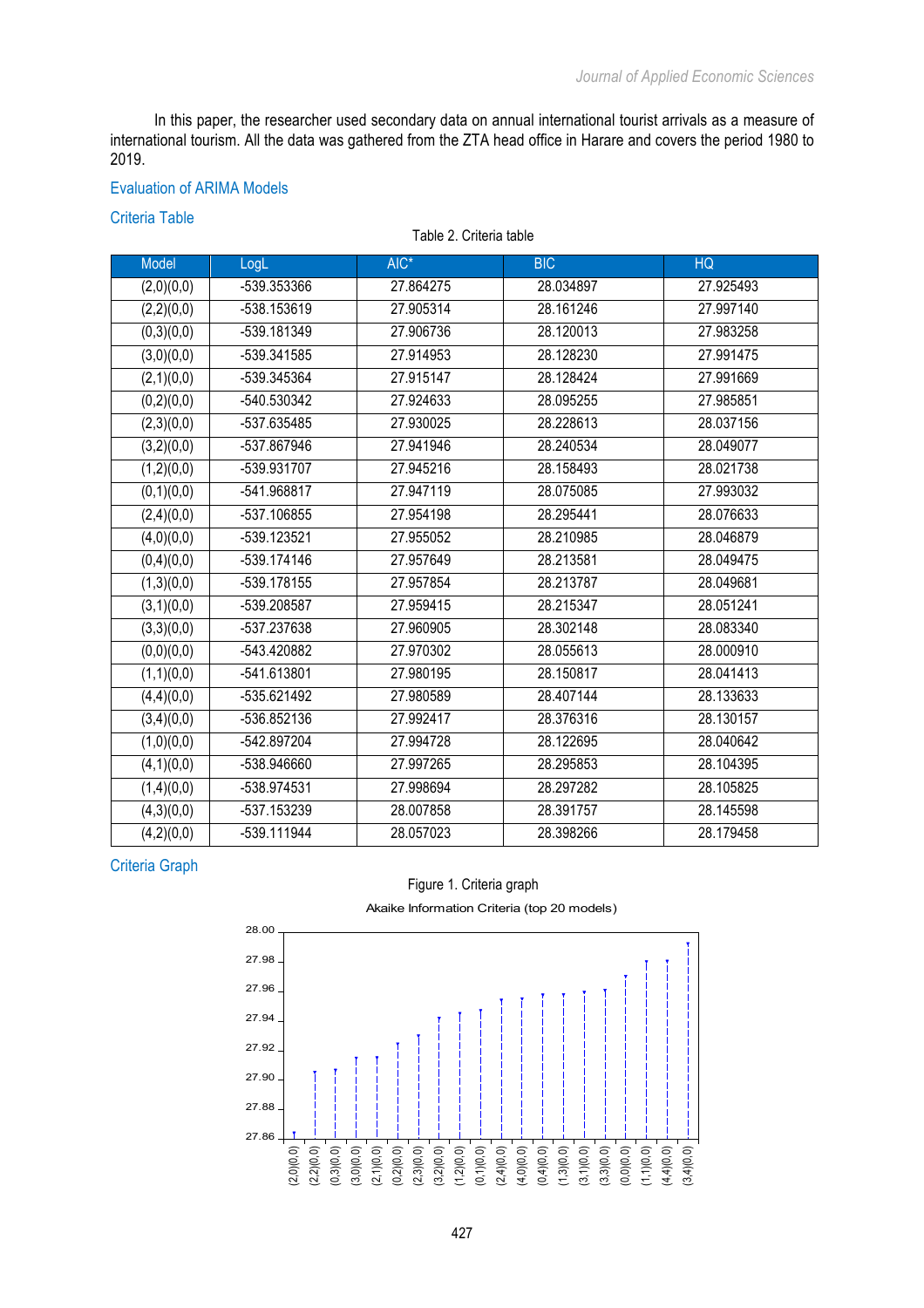## Forecast Comparison Graph



Figure 2: Forecast comparison graph

Forecast Comparison Graph

Table 2 and Figure 1 indicate that the optimal model is the ARIMA (2, 1, 0) model. Figure 2 is a combined forecast comparison graph showing the out-of-sample forecasts of the top 25 models evaluated based on the AIC criterion. The red line shows the forecast line graph of the optimal model, the ARIMA (2, 1, 0) model.

### **3. Results**

Summary of the Selected ARIMA (2, 1, 0) Model

Table 3. Summary of the optimal model

| <b>Automatic ARIMA Forecasting</b>     |
|----------------------------------------|
| Selected dependent variable: D(TA)     |
| Sample: 1980 2019                      |
| Included observations: 39              |
| Forecast length: 11                    |
| Number of estimated ARMA models: 25    |
| Number of non-converged estimations: 0 |
| Selected ARMA model: (2,0)(0,0)        |
| AIC value: 27.8642751966               |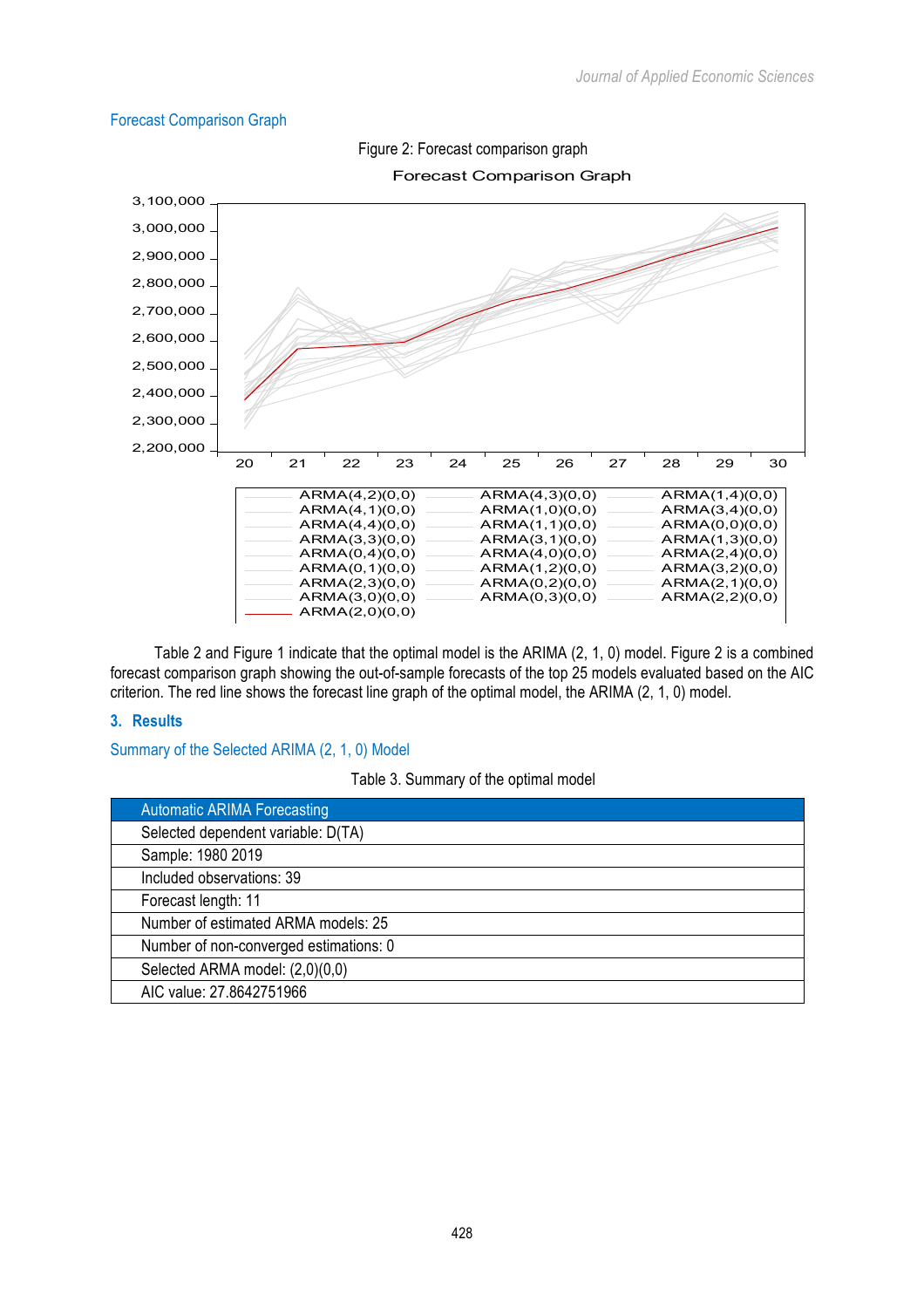## Main Results of the Selected ARIMA (2, 1, 0) Model

| Dependent Variable: D(TA)              |             |                       |             |          |
|----------------------------------------|-------------|-----------------------|-------------|----------|
| Method: ARMA Maximum Likelihood (BFGS) |             |                       |             |          |
| Variable                               | Coefficient | Std. Error            | t-Statistic | Prob.    |
| C                                      | 55874.02    | 24308.75              | 2.298514    | 0.0276   |
| AR(1)                                  | $-0.229009$ | 0.176463              | $-1.297774$ | 0.2029   |
| AR(2)                                  | $-0.405550$ | 0.139464              | $-2.907927$ | 0.0063   |
| SIGMASQ                                | $5.96E+10$  | $1.38E + 10$          | 4.313527    | 0.0001   |
| R-squared                              | 0.196273    | Mean dependent var    |             | 52726.46 |
| Adjusted R-squared                     | 0.127382    | S.D. dependent var    |             | 275934.3 |
| S.E. of regression                     | 257761.3    | Akaike info criterion |             | 27.86428 |
| Sum squared resid                      | $2.33E+12$  | Schwarz criterion     |             | 28.03490 |
| Log likelihood                         | -539.3534   | Hannan-Quinn criter.  |             | 27.92549 |
| F-statistic                            | 2.849037    | Durbin-Watson stat    |             | 1.966523 |
| Prob(F-statistic)                      | 0.051395    |                       |             |          |
| <b>Inverted AR Roots</b>               | $-11 + 63i$ | $-11 - 63i$           |             |          |

#### Table 4. Main results of the optimal model

## ARIMA (2, 1, 0) Model Forecast

### Tabulated Out of Sample Forecasts

# Table 5. Tabulated out of sample forecasts

| Year | <b>Forecasted International Tourist Arrivals</b> |
|------|--------------------------------------------------|
| 2020 | 2387126                                          |
| 2021 | 2573116                                          |
| 2022 | 2584085                                          |
| 2023 | 2597474                                          |
| 2024 | 2681289                                          |
| 2025 | 2747994                                          |
| 2026 | 2790056                                          |
| 2027 | 2844701                                          |
| 2028 | 2906458                                          |
| 2029 | 2961483                                          |
| 2030 | 3015166                                          |

## Graphical Presentation of the Out of Sample Forecasts

Figure 3. Graphical presentation of the out of sample forecasts



#### Forecasted International Tourist Arrivals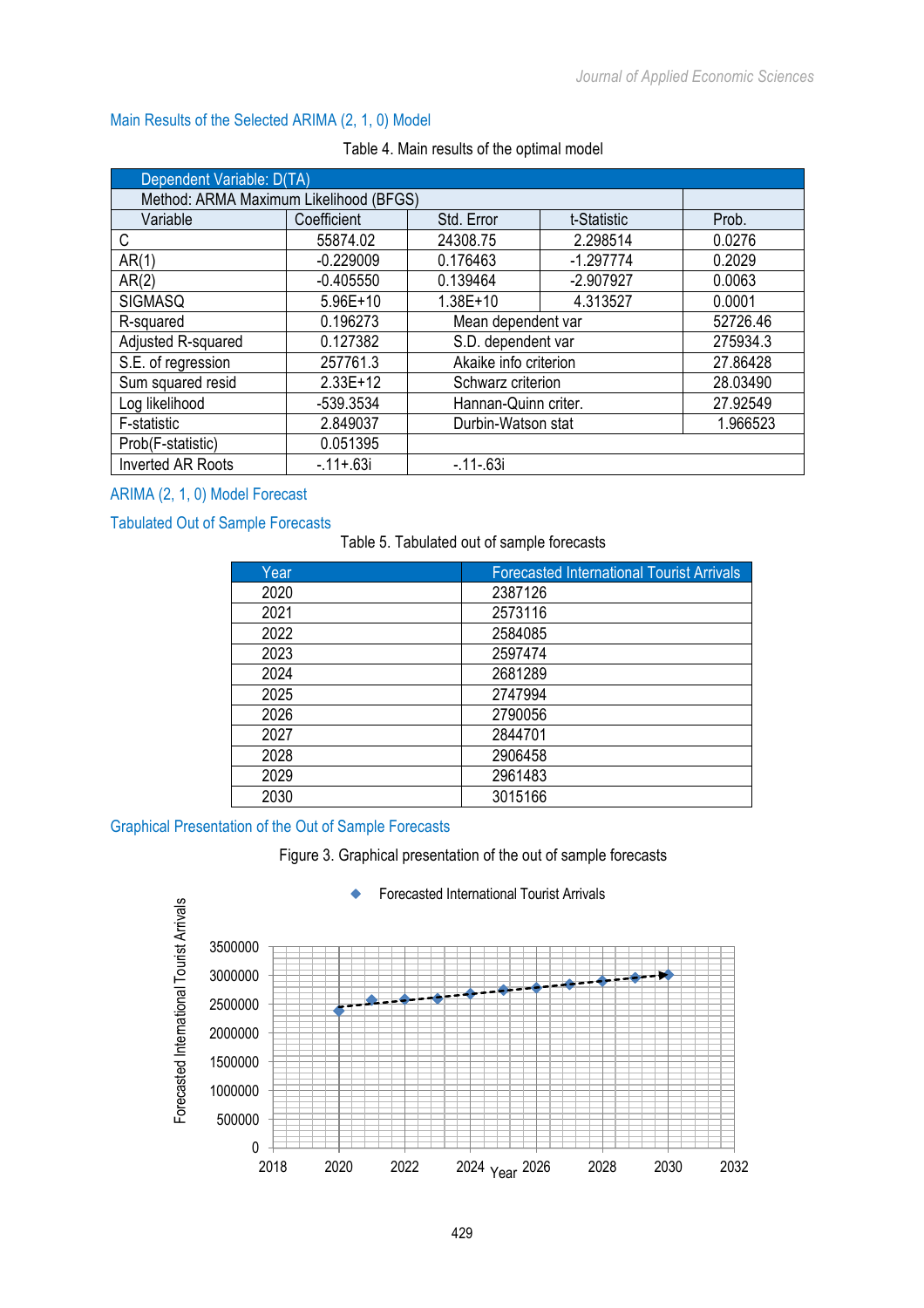Table 4 shows the main results of the optimal model, the ARIMA (2, 1, 0) model. The AR (1) component is statistically insignificant while the AR (2) component is statistically significant at 1% level of significance. The insignificance of the AR (1) component implies that (immediate) previous period international tourist arrivals are not important in explaining long-run demand for international tourism. However, the significance of the AR (2) component indicates that previous period (that is, two years back) international tourist arrivals are vital in explaining long-run demand for international tourism in Zimbabwe. This means that after every 2 years, foreign tourist arrivals tend to increase systematically in the country. This can be attributed to exceptional visitor experiences, good hospitality services as well as tourism brand loyalty.

Table 4 also indicates that the SIGMASQ component (which captures volatility) is statistically significant at 1% level of significance. This implies that international tourist arrivals in Zimbabwe tend to be highly volatile, probably due to volatile foreign exchange rate developments, high inflation, disease outbreaks such as Cholera and Malaria, pandemics such as the current COVID-19 pandemic as well as natural disasters such as cyclone Idai. This is consistent with Makoni and Chikobvu (2021) who found out that unexpected tourism shocks (international tourism volatility) will significantly impact the Zimbabwe international tourist arrivals for longer durations and that there was a high likelihood of slow increase in international tourist arrivals (outside of the COVID-19 period). In line with previous studies such as Makoni *et al*. (2018), Makoni and Chikobvu (2018a) and Makoni *et al*. (2021), Table 5 and Figure 3 clearly indicate that there is likely to be an increase in international tourism demand over the period 2020 to 2030, ceteris paribus.

#### **Policy Implication and Conclusion**

Modeling and forecasting international tourism demand in Zimbabwe remains critical for policy and planning purposes. Based on annual international tourist arrivals data, the study employed the ARIMA approach to generate forecasts for the period 2020 to 2030, holding other things constant. The study only considers the pre-COVID-19 data and we understand that this mean that the forecasts do not reflect the effects of the COVID-19 pandemic on the tourism sector in the country. Had it been not for the COVID-19 pandemic, the country could have anticipated to host those big numbers of foreign tourists.

Most importantly, the results of the study point to a bright future for Zimbabwe's tourism industry, especially when the war against the COVID-19 pandemic is finally won. In the post-COVID-19 period, tourism planners and policy makers, through the implementation of existing tourism policies; should put in place infrastructure such as accommodation and ablution facilities in order to properly host the predicted increase in the number of tourist arrivals in the country. Just like what is happening in other countries across the globe, Zimbabwe should continue closely monitoring the COVID-19 situation, making sure that all the control and preventive measures against the pandemic are enforced and adhered to, religiously.

### **References**

- [1] Abedtalas, M. G., and Tropak, L. 2015. The Determinants of Tourism Demand in Turkey, *Journal of Economics and Behavioral Sciences*, 7(4): 90 – 105.
- [2] Abel, S., Nyamadzawo, J., Nyaruwata, S., and Moyo, E. 2013. Positioning the Zimbabwe Tourism Sector Growth: Issues and Challenges. *USAID*, Harare.
- [3] Adil, M., Wu, J.Z., Chakraborty, R. K., Alahmadi, A., Ansari, M. F., and Ryan, M.J. 2021. Attention-based STL-BiLSTM Network to Forecast Tourist Arrivals, *Processes*, 9(1759): 1 – 19.
- [4] Alam, M., Khan, M. M., Nurunnabi, M., Lyu, J., Bibi, S., and Khan, A. 2020. The Quest for Tourism and Overall Well-being: The Developing Economy of Pakistan. *PSU Research Review*, 1 – 21.
- [5] Aliyev, K., and Ahmadova, N. 2020. Testing Tourism-led Economic Growth and Economic-driven Tourism Growth Hypotheses: The Case of Georgia. *Tourism*, 68(1): 43 – 57.
- [6] Balsalobre-Lorente, D., Driha, O.M., Bekun, F.V., and Adedoyin, F.F. 2020. The Asymmetric Impact of Air Transport on Economic Growth in Spain: Fresh Evidence from The Tourism-led Growth Hypothesis. *Current Issues in Tourism*, 1 – 18.
- [7] Bandoi, A., Jianu, E., Enescu, M., Axinte, G., Tudor, S., and Firoiu, D. 2020. The Relationship Between Development of Tourism, Quality of Life, and Sustainable Performance in EU Countries. *Sustainability*, 12(1628): 1 – 24.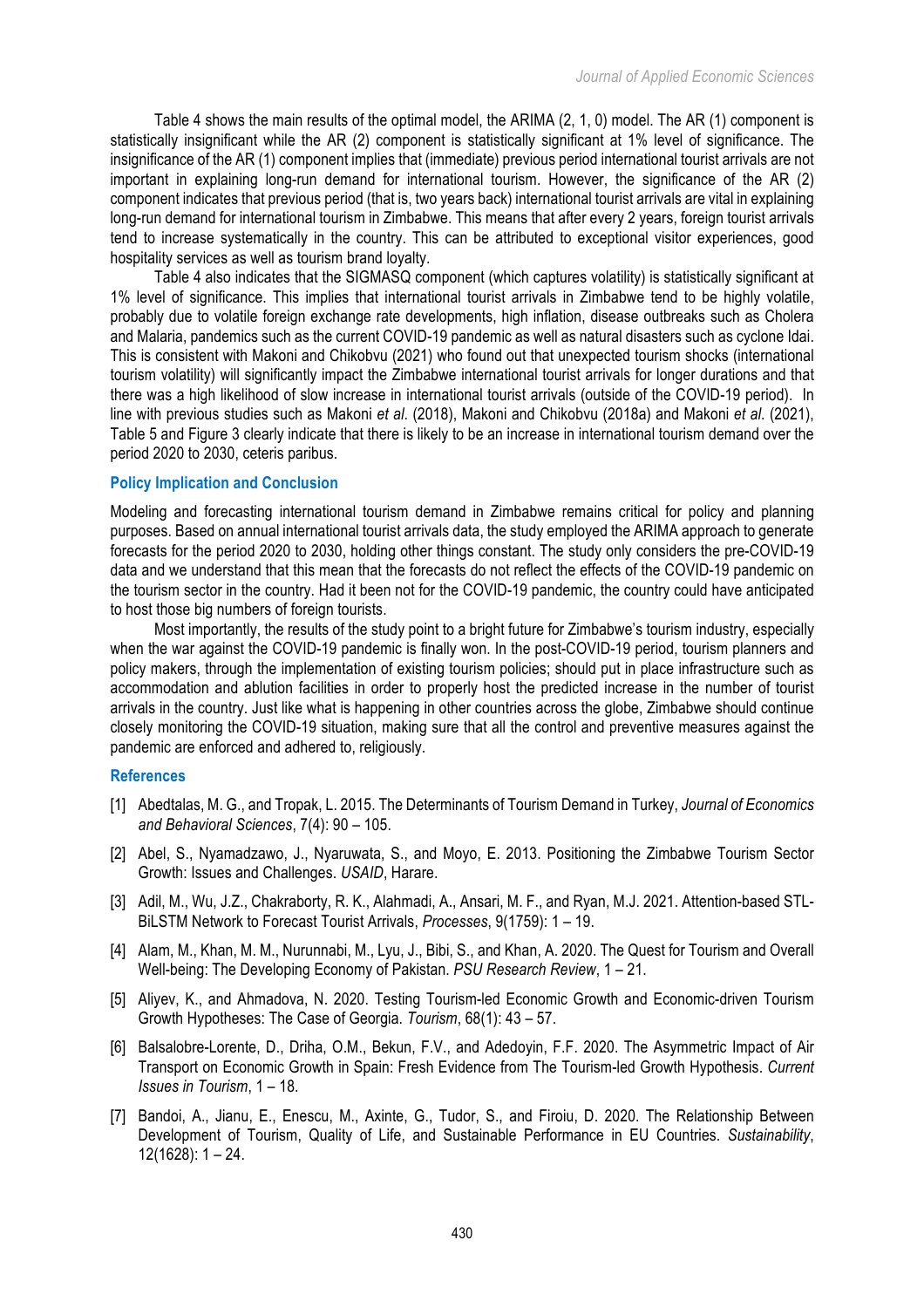- [8] Bayai, I., and Nyangara, D. 2013. Analysis of Determinants of Private Investment in Zimbabwe. *Journal of Economics and Management Sciences*, 2(6): 11 – 42.
- [9] Borhan, N., and Arsad, Z. 2014. Forecasting International Tourism Demand from the US, Japan and South Korea to Malaysia: A SARIMA Approach, *AIP Conference Proceedings*, 1605: 955 – 960.
- [10] Box, D. E., and Jenkins, G.M. 1970. Time Series Analysis, Forecasting and Control, Holden Day, London.
- [11] Cerveny, L. K., Miller, A., and Gende, S. 2020. Sustainable Cruise Tourism in Marine World Heritage Sites. *Sustainability*, 12(611): 1 – 24.
- [12] Chandra, S., and Kumari, K. 2018. Forecasting Tourist Arrivals to India Using the Time Series Models, *Journal of Data Science*, 16(4): 707 – 722.
- [13] Chibaya, T. 2013. From 'Zimbabwe Africa's Paradise to Zimbabwe a World of Wonders': Benefits and Challenges of Rebranding Zimbabwe as a Tourist Destination. *Developing Country Studies*, 13(5): 84 – 91.
- [14] Chitiyo, K., Dengu, C., Mbae, D., and Vandome, C. 2019. Forging Inclusive Economic Growth in Zimbabwe Insights from the Zimbabwe Futures 2030 Roundtable Series. *Chatham House*, London.
- [15] Chor, F.T., and Ozturk, I. 2017. Is Tourism a Catalyst of Growth in Egypt? Evidence from Granger non-causality and the generalized varience decomposition analysis. *Anatolia*, 28(2): 173 – 181.
- [16] English, P., and Ahebwa, W.M. 2018. How can Tourism Become a Driver of Economic Growth in Uganda? *International Growth Centre*, Final Report, Kampala.
- [17] Eroz, S. S., Ahmed, N., and Khan, K. 2020. Financial Development, Tourism and Economic Growth Nexus: An Empirical Evidence from Pakistan. *European Online Journal of Natural and Social Sciences*, 9(1): 232 – 238.
- [18] Eyuboglu, S., Eyuboglu, E. 2020. Tourism Development and Economic Growth: An Asymmetric Panel Causality Test. *Current Issues in Tourism*, 23(6): 659 – 665.
- [19] Fanchette, Y., Ramenah, H., Tanougast, C., and Benne, M. 2020. Applying Johansen VECM Cointegration Approach to Propose a Forecast Model of Photovoltaic Power Output Plant in Reunion Island. *AIMS Energy*, 8(2): 179 – 213.
- [20] Gurudeo, A., Wong, V.S.H., and Seyed, A. 2012. Modeling Tourist Arrivals Using Time Series Analysis: Evidence from Australia, *Journal of Mathematics and Statistics*, 8(3): 348 – 360.
- [21] Habibi, F., Rahmati, M., and Karimi, A. 2018. Contribution of Tourism to Economic Growth in Iran's Provinces: GDM approach. *Future Business Journal*, 4: 261 – 271.
- [22] Haryanto, T. 2020. COVID-19 Pandemic and International Tourism Demand. *Journal of Developing Economies*, 5(1): 1 – 5.
- [23] Jenkins, C.L. 2020. The Role of Government in the Tourism Sector in Developing Countries: A Perspective Article, *Tourism Review*, 75(1): 203 – 206.
- [24] Jeyacheya, J., Hampton, M.P. 2020. Wishful Thinking or Wise Policy? Theorizing Tourism-led Inclusive Growth: Supply Chains and Host Communities, *World Development*, 131, 100 – 117.
- [25] Jia, Z. 2020. Modelling and Analyzing the Dynamic Factors of Economic Growth Evolution in Coastal Tourism Cities, *Journal of Coastal Research*, 103: 1079 – 1083.
- [26] Kaminski, B., and Francis, N. 2011. Zimbabwe's Foreign Trade Performance During the Decade of Economic Turmoil: Will Exports Recover? *World Bank*, Washington, DC.
- [27] Khan, M.A., Popp, J., Talib, M.N.A., Lakner, Z., Khan, M.A., Olah, J. 2020. Asymmetric Impact of Institutional Quality on Tourism Flows Among Selected Asian Pacific Countries. *Sustainability*, 12(1223): 1 – 16.
- [28] Kumail, T., Ali, W., Sadiq, F., Wu, D., and Asad, A. 2020. Dynamic Linkages Between Tourism, Technology and CO2 Emissions in Pakistan. *Anatolia*, 1 – 13.
- [29] Kumar, M., and Sharma, S. 2016. Forecasting Tourist Inflow in South East Asia: A Case of Singapore, *Tourism and Management Studies*, 12(1): 107 – 119.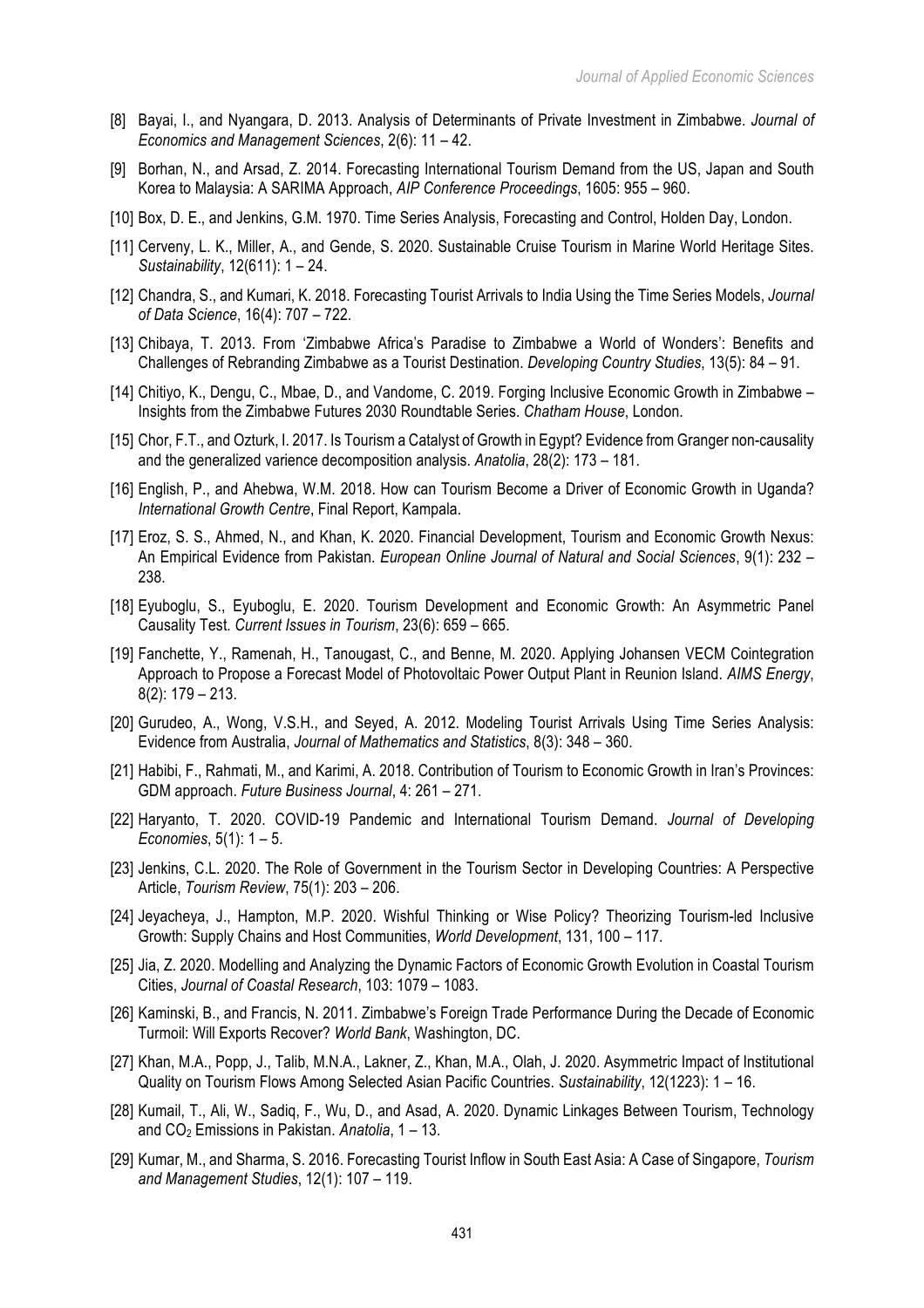- [30] Lean, H. H., Chong, S. H., and Hooy, C. W. 2014. Tourism and Economic Growth: Comparing Malaysia and Singapore. *International Journal of Economics and Management*, 8(1): 139 – 157.
- [31] Lee, H. S., Lee, S. Y., and Har, W.M. 2020. Roles of Institutional Quality on the Relationship Between Tourism and Economic Development in Malaysia. *Journal of Environmental Treatment Techniques*, 8(1): 119 – 124.
- [32] Lew, A. A. 2020. The Global Consciousness Path to Sustainable Tourism: A Perspective Paper. *Tourism Review*, 75(1): 69 – 75.
- [33] Lim, C. 1997. Review of International Tourism Demand Models, *Annals of Tourism Research*, 24(4): 835 849.
- [34] Lyu, J., Babar, Z. U., Lorenzo, A., Khan, A., and Bibi, S. 2020. Tourism and Development in Developing Economies: A Policy Implication Perspective. Sustainability, 12(1618): 1 – 19.
- [35] Makoni, T., and Chikobvu, D. 2018a. Modelling and Forecasting Zimbabwe's Tourist Arrivals Using Time Series Method: A Case Study of Victoria Falls Rainforest. *Southern African Business Review*, 22: 1 – 22.
- [36] Makoni, T., and Chikobvu, D. 2018b. Hierarchical Forecasting of Tourist Arrivals at the Victoria Falls Rainforest, Zimbabwe, African Journal of Hospitality, Tourism and Leisure, 7(4): 1 – 15.
- [37] Makoni, T., and Chikobvu, D. 2021. Modeling International Tourist Arrivals Volatility in Zimbabwe Using a GARCH Process, African Journal of Hospitality, Tourism and Leisure, 10(2): 639 – 653.
- [38] Makoni, T., Chikobvu, D., and Maphosa, B. 2018. Forecasting Tourists Arrivals at Chinhoyi Caves Recreational Park in Zimbabwe Using SARIMA Model, *International Tourism and Hospitality Journal*, 1(2): 1 – 10.
- [39] Makoni, T., Chikobvu, D., and Sigauke, C. 2021. Hierarchical Forecasting of the Zimbabwe International Tourist Arrivals, *Statistics, Optimization and Information Computing*, 9: 137 – 156.
- [40] Mapingure, C., Engelina, P., Saayman, M. 2018. Travel Motivations: A Comparative Assessment of Zimbabwe's Major International Source Markets. *African Journal of Hospitality, Tourism and Leisure*, 7(2): 1 – 21.
- [41] Masiyandima, N., and Edwards, L. 2018. Shaking Out or Shaking In: The Impact of Zimbabwe's Economic Crisis on the Country's Manufacturing Sector Allocative Efficiency. Economic Research Southern Africa, Working Paper No. 749.
- [42] Meyer, C.A. 2020. Tourism and Economic Growth in the Dominican Republic: 1985 2018. Department of Economics, George Mason University, Working Paper No. 9.
- [43] Mitra, S. K. 2019. Is Tourism-led Growth Hypothesis Still Valid? *International Journal of Tourism Research*, 21: 615 – 624.
- [44] Msofe, Z. A., and Mbago, M.C. 2019. Forecasting International Tourist Arrivals in Zanzibar Using Box Jenkins SARIMA Model*, General Letters in Mathematics*, 7(2): 100 – 107.
- [45] Mutana, S., and Zinyemba, A. Z. 2013. Rebranding the Zimbabwe Tourism Product: A Case for Innovative Packaging. International Journal of Advanced Research in Management and Social Sciences, 2 (4): 95 – 105.
- [46] Mutanga, C. N., Gandiwa, E., and Muboko, N. 2017. Analysis of Tourist Trends in Northern Gonarezhou National Park, Zimbabwe, 1991 – 2014. Cogent Social Science, 3: 1 – 12.
- [47] Nene, G., and Taivan, A. 2017. Causality Between Tourism and Economic Growth: Evidence from Sub-Saharan Africa (SSA). The Journal of Developing Areas, 51(2): 155 – 169.
- [48] Nicolaides, A. 2020. Sustainable Ethical Tourism (SET) and Rural Community Involvement. African Journal of Hospitality, Tourism and Leisure, 9(1): 1 – 16.
- [49] Nyaruwata, S. 2017. The Impact of Import Management Measures on Tourism Businesses in Zimbabwe. Research Report, Hospitality Association of Zimbabwe (HAZ), Harare.
- [50] Nyoni, T. 2018. Box-Jenkins ARIMA Approach to Predicting net FDI Inflows in Zimbabwe, University Library of Munich, MPRA Paper No. 87737.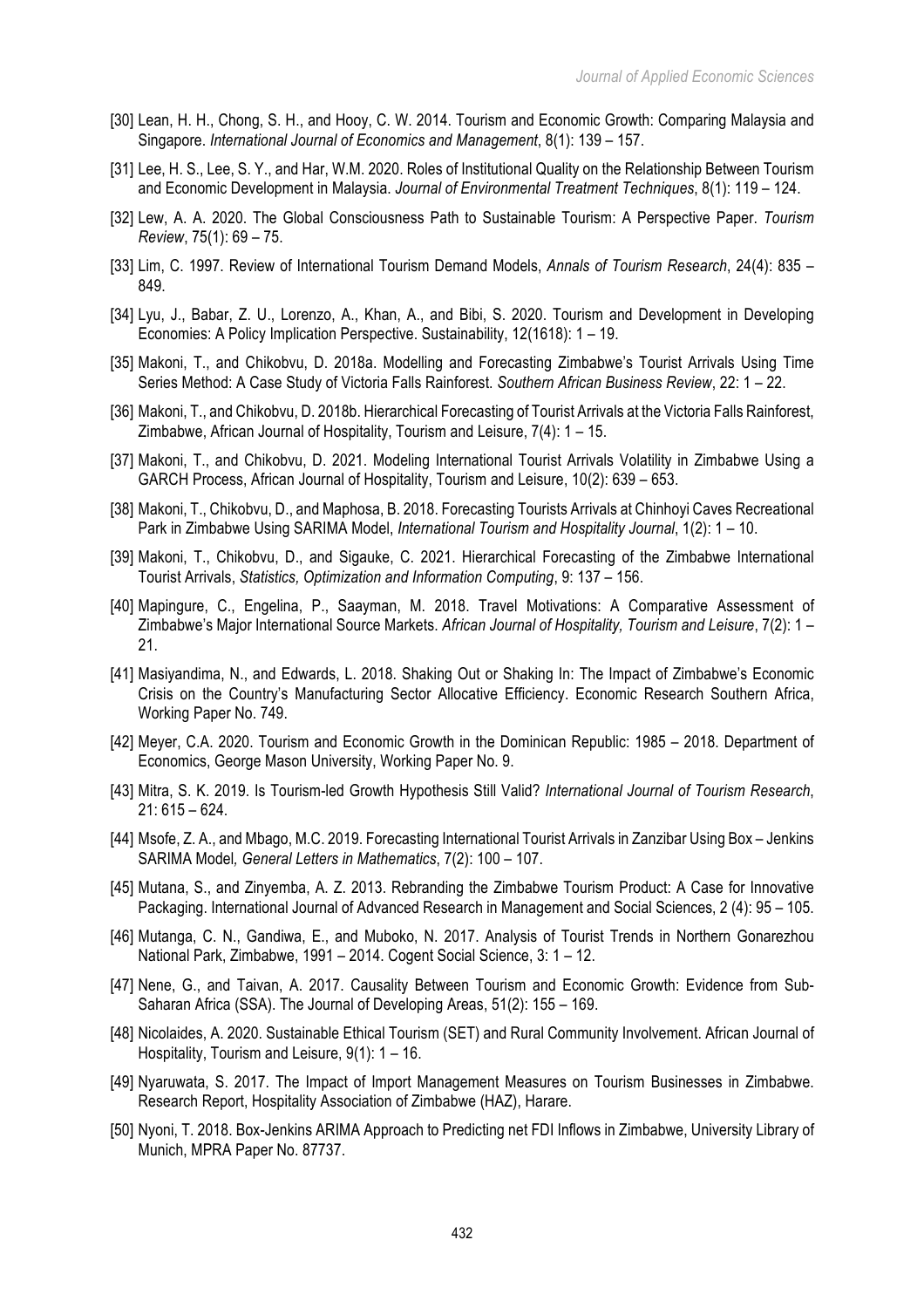- [51] Pasara, M. T., Mutambirwa, T. K., and Diko, N. 2020. The Trivariate Causality Among Education, Health, and Economic Growth in Zimbabwe. *Sustainability*, 12(1357): 1 – 15.
- [52] Petrevska, B. (2012). Forecasting International Tourism Demand: The Evidence of Macedonia, *UTMS Journal of Economics*, 3(1): 45 – 55.
- [53] Purwanto, A., Julfia, F., Edi, N., Anggi, R., and Catur, S. 2016. A Tourism Arrival Forecasting Using Genetic Algorithm Based Neural Network, *Indian Journal of Science and Technology*, 9(4): 1 – 5.
- [54] Reddy, M. V., Boyd, S. W., and Nica, M. 2020. Towards a Post-Conflict Tourism Recovery Framework. *Annals of Tourism Research*. 84: 1 – 15.
- [55] Roudi, S., Arasli, H., and Akadiri, S. S. 2019. New Insights into an Old Issue Examining the Influence of Tourism on Economic Growth: Evidence from Selected Small Island Developing States. *Current Issues in Tourism*, 22(11): 1280 – 1300.
- [56] Samimi, J. A., Sadeghi, S., and Sadeghi, S. 2011. Tourism and Economic Growth in Developing Countries: P-VAR Approach. *Middle-East Journal of Scientific Research*, 10(1): 28 – 32.
- [57] Sharma, N. 2018. Tourism-led Growth Hypothesis: Empirical Evidence from India. *African Journal of Hospitality, Tourism and Leisure*, 7(2): 1 – 11.
- [58] Song, H., Baogang, F. 2016. Modeling and Forecasting International Tourist Arrivals to Mainland China, *The Hong Kong Polytechnic University*, pp: 1 – 21.
- [59] Suryandaru, R. (2020). Measuring the Tourism-led Growth Hypothesis in Indonesia. *International Journal of Culture, Tourism and Hospitality Research*, 14(2): 295 – 300.
- [60] Tang, C. F. 2020. The Threshold Effects of Educational Tourism on Economic Growth. *Current Issues in Tourism*, 1 – 17.
- [61] Tharu, N. K. (2019). Forecasting International Tourists Arrival in Nepal: An Application of ARIMA, *Department of Statistics*, Tribhuvan University.
- [62] Theara, C., and Chukiat, C. 2017. Modeling and Forecasting Tourist Arrivals to Cambodia: An Application of ARIMA-GARCH Approach, *Journal of Management, Economics and Industrial Organization*, 2(2): 1 – 19.
- [63] Tsung-Pao, W., and Hung-Che, W. 2020. Causality Between Tourism and Economic Development: The Case of China. *Tourism Analysis*, 25(1): 6 – 21.
- [64] Woyo, E., and Woyo, E. 2018. Creative Industries as a Stimulant for Tourism Growth in Zimbabwe a Critical Interjection. *Almatourism*, Special Issue, 9: 195 – 211.
- [65] Wu, T., and Wu, H. 2019. Tourism and Economic Growth in Asia: A Bootstrap Multivariate Panel Granger Causality. *International Journal of Tourism Research*, 21: 87 – 96.
- [66] Xie, G., Qian, Y., and Wang, S. 2020. A Decomposition-Ensemble Approach for Tourism Forecasting. *Annals of Tourism Research*, 81: 1 – 16.
- [67] Yilmaz, E. 2015. Forecasting Tourist Arrivals to Turkey, *Tourism*, 63(4): 435 445.
- [68] Yu, Y., Wang, Y., Gao, S., and Tang, Z. 2017. Statistical Modelling and Prediction for Tourism Economy Using Dendritic Neural Network, *Computational Intelligence and Neuroscience*, pp: 1 – 9.
- [69] Zahedjahromi, M. 2018. Forecasting Tourist Arrivals to the USA with SARIMA Models, *University of Northern Colorado*.
- [70] ZEPARU 2013. Positioning the Zimbabwe Tourism Sector for Growth. *Zimbabwe Policy Analysis and Research Unit (ZEPARU)*, ZEPARU Policy Brief No. 2, Harare.
- [71] Zhou, H., Matus, R. J., Hansen, A., Derman, K., and Pswarayi, T. 2014. Workforce Connections Zimbabwe Labor Market Assessment. *USAID & fhi360*, Harare.
- \*\*\* AfDB 2018. Tourism as a Pathway to Industrialization, Integration, Quality of Life, Agriculture, and Powering up Africa. *African Development Bank Group – Africa Tourism Monitor*, 5(1): 1 – 72.